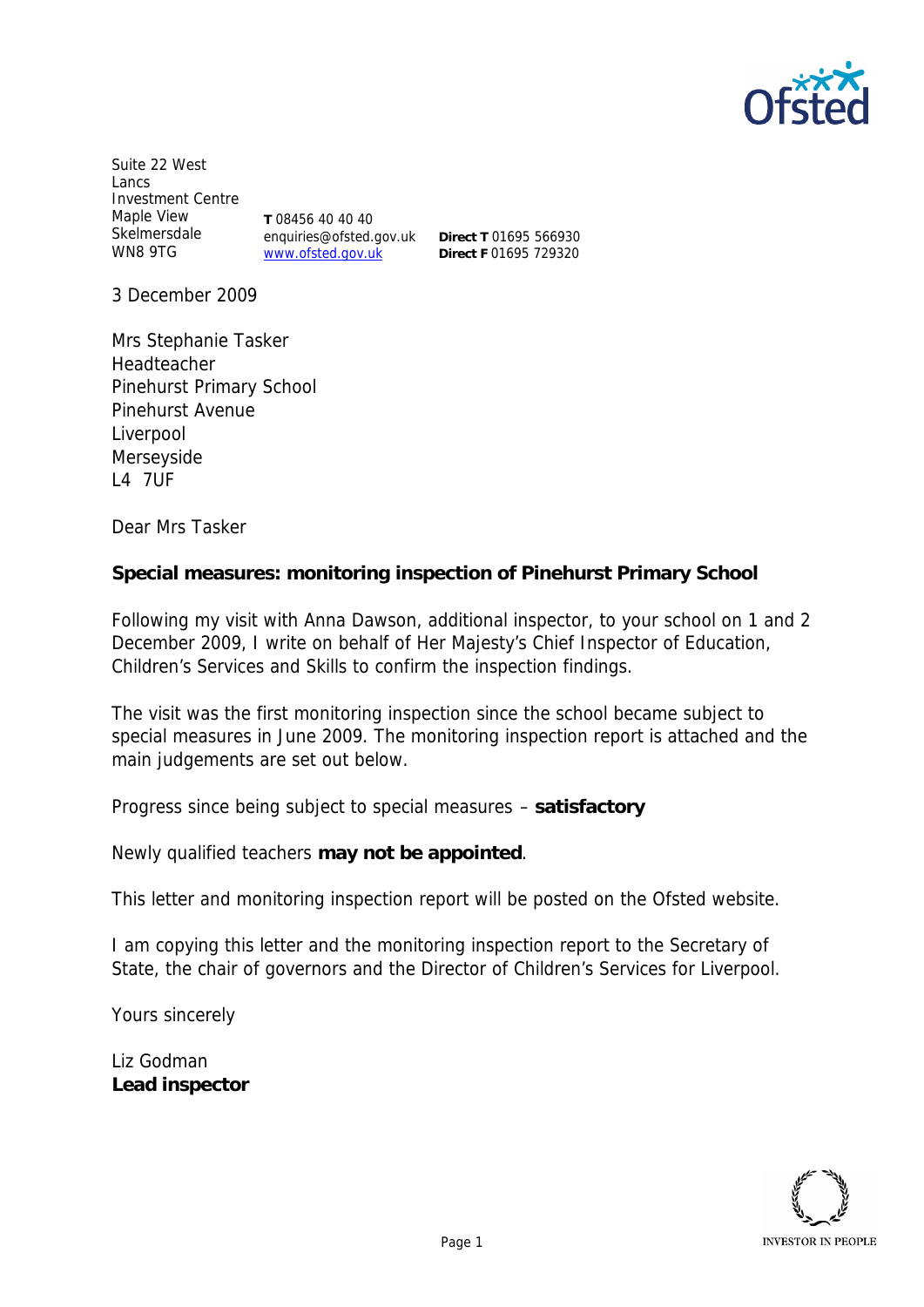

**Special measures: monitoring of Pinehurst Primary School**

**Report from the first monitoring inspection on 1 and 2 December 2009**

## **Evidence**

Inspectors observed the school's work, scrutinised documents and met with the headteacher, groups of pupils, the chair of governors and two representatives from the local authority.

## **Context**

Since the inspection in June 2009, the responsibilities of the senior leaders for different aspects of the school's work have been clarified. A new teacher has joined the school staff and two teachers are currently on maternity leave. Children in the Early Years Foundation Stage have recently moved into a new purpose-built extension. Following refurbishment of the school building, these children and pupils in Key Stage 1 moved onto the present site in September 2009.

**Pupils' achievement and the extent to which they enjoy their learning**

There are still too many occasions in lessons where pupils' progress is restricted by a slow pace and low expectations about the quality and quantity of work completed. In these lessons, for example, pupils have insufficient time to practise and apply their skills in writing. Similarly, pupils' progress in acquiring and using skills in numeracy is also slow. Where pupils are in mixed-age classes there is sometimes little sign of any increased challenge for the older pupils, thus limiting their progress. This picture is confirmed by the work in pupils' books. In many classes, pupils produce too little work which is poorly presented. The exception is in Year 6, where there are more signs of independent research and evidence of a wider range of purposes for writing. In these pupils' books, the care taken with handwriting and presentation and the amount of work produced are a clear indication of improvement. However, these signs of increasing progress are not consistent throughout the school. Senior leaders have a clear understanding of the progress that pupils are making in each class and have started to bring about changes to the quality of teaching to improve this. However, it is too soon to see the effects of this on an overall improvement in learning and progress. Consequently, pupils continue to have too much ground to make up and their attainment remains low.

Progress since the last inspection on the area for improvement:

 Raise standards, improve achievement and accelerate pupils' progress throughout the school, particularly in Years 3 to 6 **– inadequate**

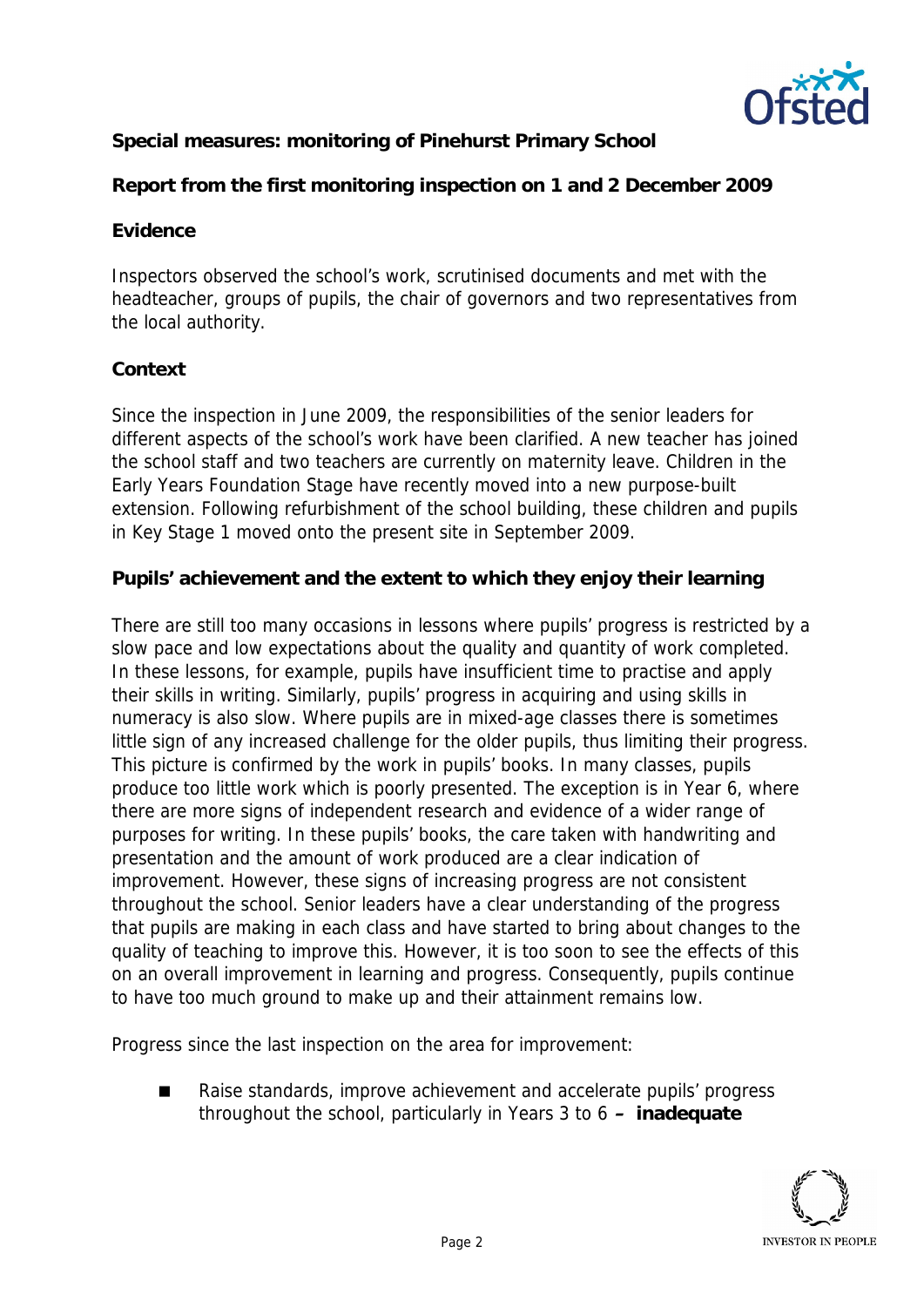

**Other relevant pupil outcomes**

Overall levels of attendance have improved because of successful strategies employed by the school. However, there are still too many pupils who are persistently absent. The school has identified this and is taking robust action to tackle it. Pupils are not yet well equipped for future learning due to their continuing weak skills in literacy and numeracy. There are also insufficient opportunities for pupils to use these skills and to show independence in learning. However, in the main, pupils' behaviour continues to improve in and around school. There is sometimes restlessness when interest wanes, but in a number of lessons, there are also signs of increasingly positive attitudes and motivation to learn. These changes provide a sound basis for accelerating pupils' progress. Pupils' growing commitment to adopting a healthy lifestyle is enhancing their readiness to learn. Their gains in understanding of how to stay safe and the greater care they take of one another is also contributing to pupils' increased confidence in school.

Progress since the last inspection on the area for improvement:

 Raise attendance to at least the levels expected of similar schools **– satisfactory**

**The effectiveness of provision**

Since its recent relocation, the provision for the Early Years Foundation Stage is not sufficiently well organised. The school recognises the need to attend to the planning and organisation of activities to better meet individual children's assessed needs. There is also an understanding of the urgency required to improve the quality of the learning environment, indoors and outside, in order to give children a sound start in their learning and development.

In the school as a whole, there has been a decrease in the proportion of lessons where teaching is inadequate, although there remains too much barely satisfactory teaching for pupils' progress to accelerate as rapidly as is necessary. Although the degree of challenge for some pupils has increased, overall expectations remain low and too often the pace of lessons is slow and so time is wasted. Lesson planning shows improvement as all teachers now use a consistent approach and the objectives for the lesson are clearly displayed and explained. Consequently, pupils are clear about what they are supposed to learn in the lesson. Generally, behaviour continues to be managed well, but on the occasions when the pace of the lesson drops, pupils' attention wanders. The contribution made by support assistants to the progress of individual pupils is improving. However, because they do not have regular access to the teacher's planning, support assistants are not consistently clear about their role in the lesson nor are they always deployed to best effect.

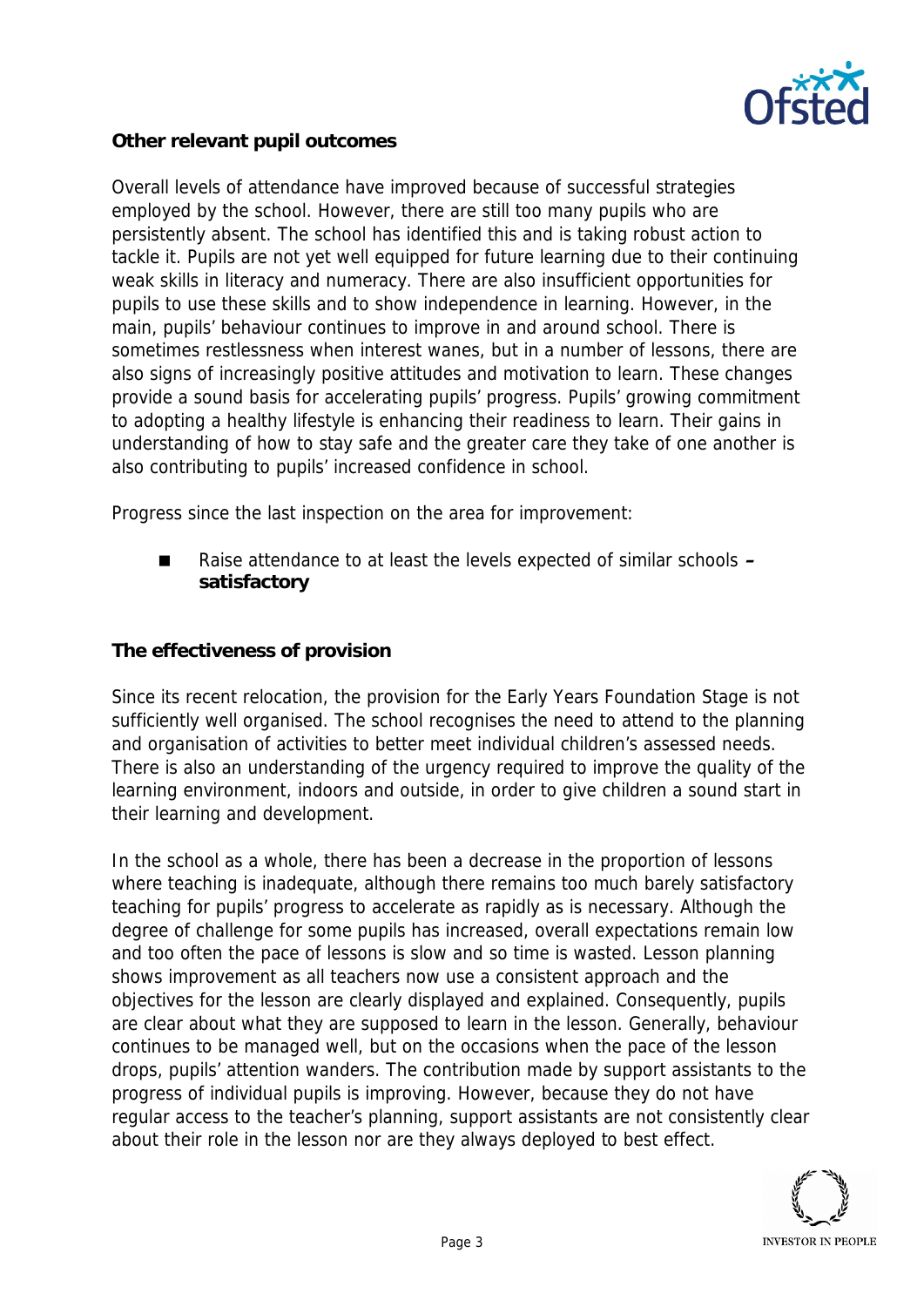

Assessment is increasingly accurate, but is not used well enough in all lessons to challenge pupils and to raise their achievement. Teachers do set longer-term individual targets with a degree of challenge, which most pupils understand. However, in general, there is no reference to these in lessons. As a result, pupils still do not know how well they are progressing towards their individual targets for the term or when they have achieved them. There continue to be missed opportunities for pupils to assess for themselves how close they are to their targets. Work is now marked regularly and guidance is usually given on how to improve, but the detail and quality of this varies, as do signs that pupils have responded to this feedback. However, there are emerging pockets of better practice in some classes. Pupils are beginning to understand success criteria agreed for the whole class for a lesson and so to recognise whether they have achieved what was intended for that particular lesson. Occasionally, pupils are involved in formulating these success criteria, but their use is neither secure nor consistent.

Curriculum planning is improving and has a closer focus on developing the skills of literacy and numeracy. There is a better balance in curriculum provision to give pupils increased opportunities to use their skills in different subject areas, although this varies between classes. A range of extra-curricular activities contributes to improved opportunities for pupils to practise skills and to develop their interests. Themed work is also making learning more interesting and enabling pupils to see links between subjects. However, this is inconsistent and opportunities to extend the learning of higher attainers remain limited, as do those for pupils to research, to develop their own ideas and to write at length.

Care, guidance and support continue to meet pupils' needs appropriately. Partnerships with different agencies are improving. As a result, there is more rapid identification and better support for those who are at risk of becoming vulnerable. A learning mentor, who will work with individual pupils and their families to tackle the problem of persistent absence, took up post a few days before this monitoring inspection. This indicates the understanding the school has of the relationship between attendance and attainment and the emphasis it is now putting on this very important area.

Progress since the last inspection on the areas for improvement:

- Ensure that the overall quality of teaching and learning is at least good throughout the school, thus eradicating inadequate teaching **– satisfactory**
- Adapt the curriculum so that it better meets pupils' needs and develops their basic literacy and numeracy skills – **satisfactory**
- Ensure that marking and academic quidance consistently help pupils to understand how to improve their work – **satisfactory**